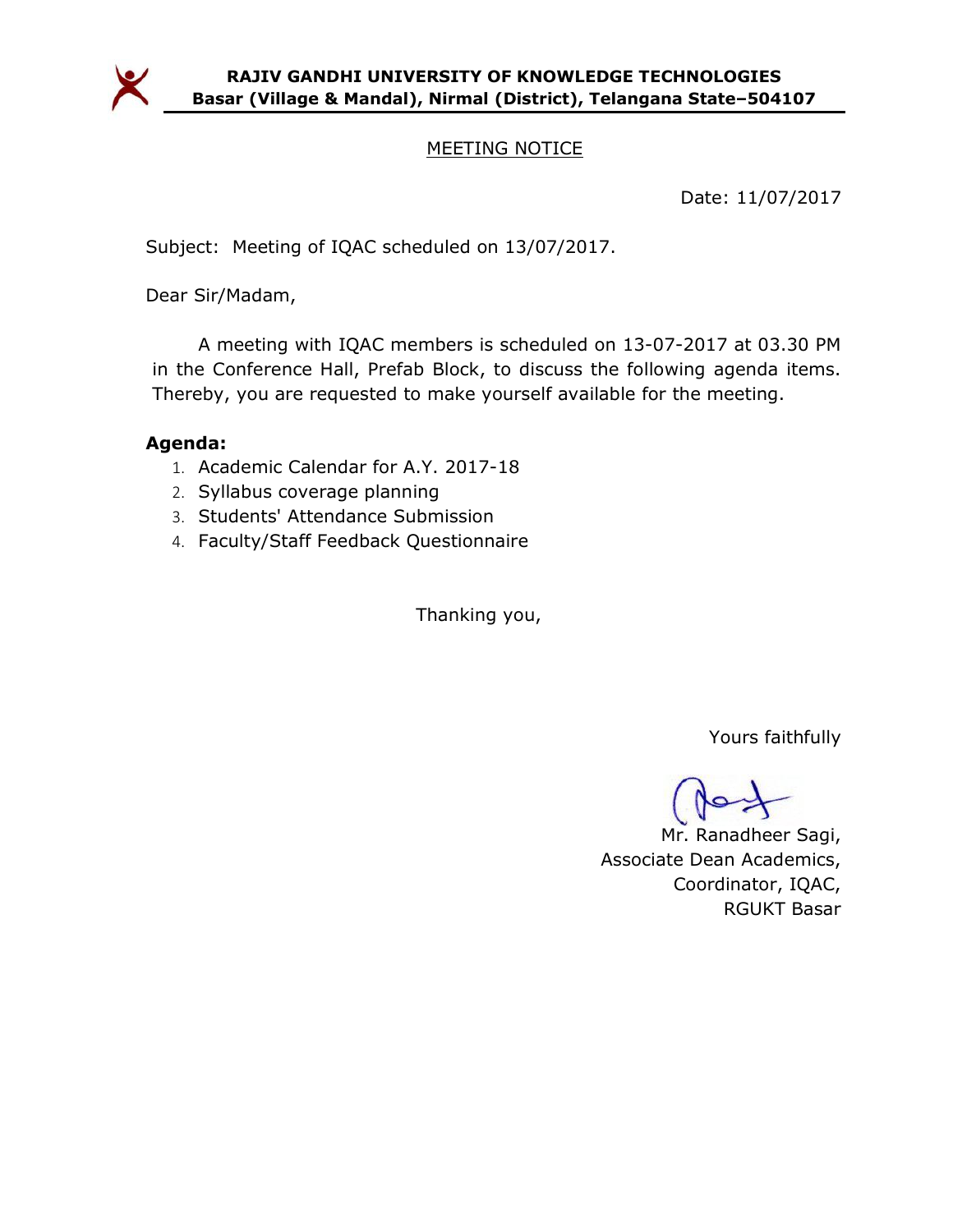

# Minutes of the Meeting Held on 13.07.2017 at 03.30 PM in the Conference Hall, Prefab Block, RGUKT – Basar

#### Agenda:

- 1. Academic Calendar for A.Y. 2017-18
- 2. Syllabus coverage planning
- 3. Students' Attendance Submission
- 4. Faculty/Staff Feedback Questionnaire

#### Members Present:

- 1. Dr. A Ashok, IAS, Vice Chancellor, Chairperson
- 2. Prof. Srihari Somu, Professor, Senior Member
- 3. Prof. M. Sainath, Professor, Senior Member
- 4. Prof. T. Rajagopala Chary, Professor, Senior Member
- 5. Prof. S. Rajesham, Professor, Senior Member
- 6. Mr. Ranadheer Sagi. Associate Dean Academics, Coordinator
- 7. Mr. G Srinivas Sagar, Controller of Examinations, Member
- 8. Mr. K Mahesh, Head, Dept of ME, Member
- 9. Ms. Santhi Jagadeeswari, Head, Dept of CE, Member
- 10. Ms. K Nandini, Head, Dept of Chemical Engg., Member
- 11. Mr. A Ch MadhuSudana Rao, Head, Dept of ECE, Member
- 12. Mr. M Laxman, Head, Dept of EEE, Member
- 13. Mr. A Ashok Kumar, Head, Dept of MME, Member
- 14. Mr. G Ranjith Kumar, Head, Dept of CSE, Member

The Chairperson welcomed the members and presented the Agenda of the meeting. The members discussed the Agenda in detail and the following are the minutes of the meeting.

#### Item No. 1: Academic Calendar for A.Y. 2017-18

The Chairperson requested the Associate Dean Academics to present the academic calendar for the Academic Year (A.Y) 2017-18. The Associate Dean has put forth that the A.Y 2017-18 would have two semesters of 16 weeks in each semester excluding the examination period. In order to improve the standard of education and decrease the stress on the students, in each semester, three mid exams are scheduled with equal intervals and separate lab exam and preparation week is being provided.

#### Item No. 2: Syllabus coverage planning

The Associate Dean Academics has informed the members that the syllabus shall be planned as per the academic calendar and the same has to be written in the academic dairy provided to each faculty. Some of the HoDs brought to the notice of the Hon'ble Vice Chancellor that the consumables shall be supplied in time for timely start of the labs. As it is taking more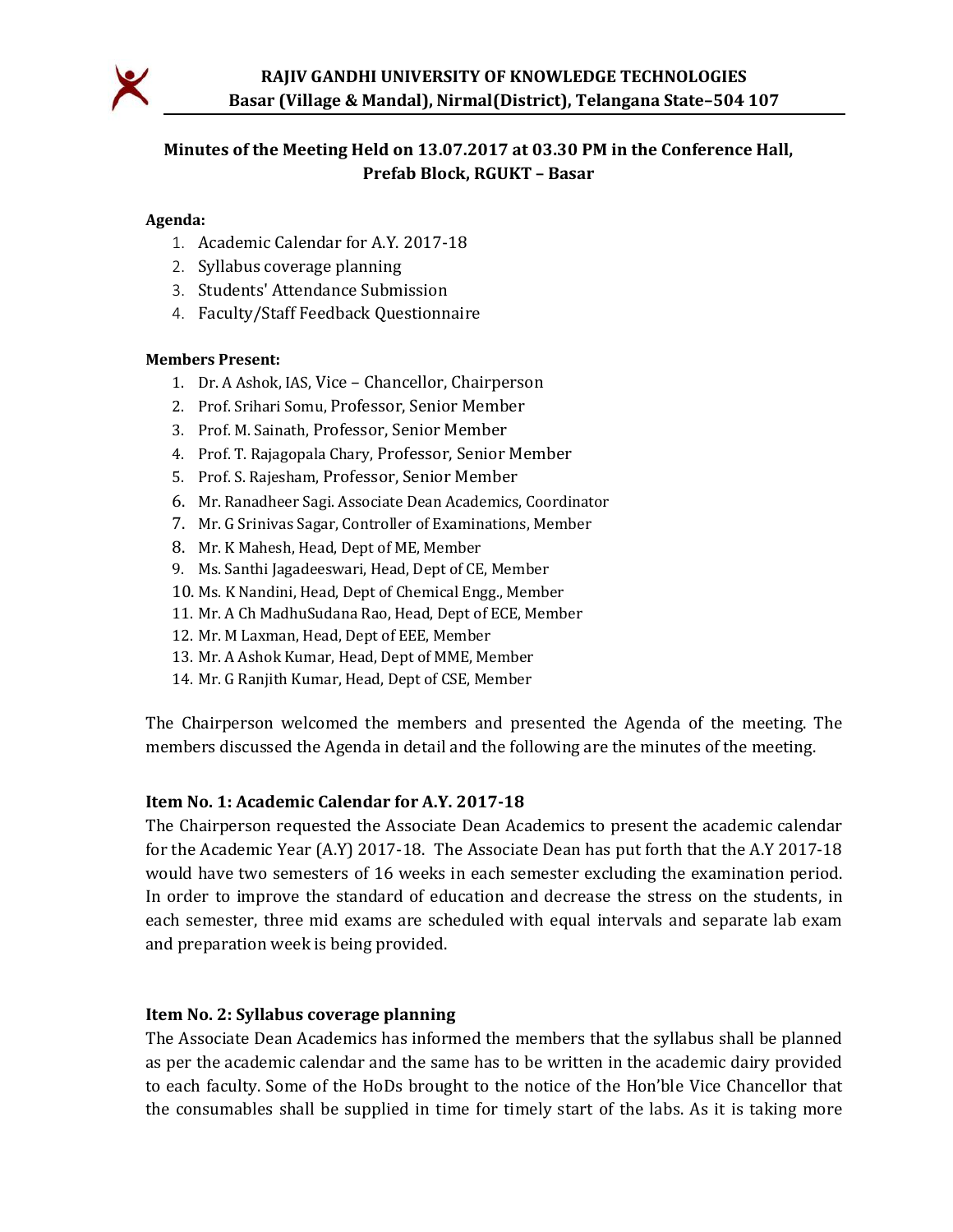time than expected to procure the consumables, the Associate Dean Academics requested the Hon'ble Vice Chancellor to sanction some advance amount to HoDs to procure the consumables so that lab experiments can be started without delay.

The HoDs proposed that Communication Lab should be given prioritized in order to improve the communication of the students.

## Item No. 3: Students' Attendance Submission

The Associate Dean Academics circulated the department-wise registered students list for attendance submission. The Associate Dean Academics also instructed the HoDs to constantly monitor the submission of attendance of their faculty otherwise it creates a problem at the end of the semester.

# Item No. 4: Faculty/Staff Feedback Questionnaire

The Associate Dean Academics presented the previous questionnaires used for faculty feedback and for lab staff feedback in the last Semester and requested for modifications, if required.

The HoDs suggested in the questionnaire to have one more option with "Hardly/Rarely" for all the questions for faculty and lab staff feedback except for questions numbered 6 and 8(of faculty) for which they shall have three and five options respectively and all the members agreed to it. Following are the options for the question no. 1 to 7 (except 6). The options are:

- a. Always (5)
- b. Most of the times (4)
- c. Usually (3)
- d. Sometimes (2)
- e. Hardly/Rarely (1)
- f. Never  $(0)$

The question number 1 is to be appended with "and regular" at the end. The question number 7 is to be modified as "Does the faculty clarify the doubts?"

The question number 8 includes one more option with option f. "50%".

At the end of the meeting, the Vice Chancellor has thanked the members.